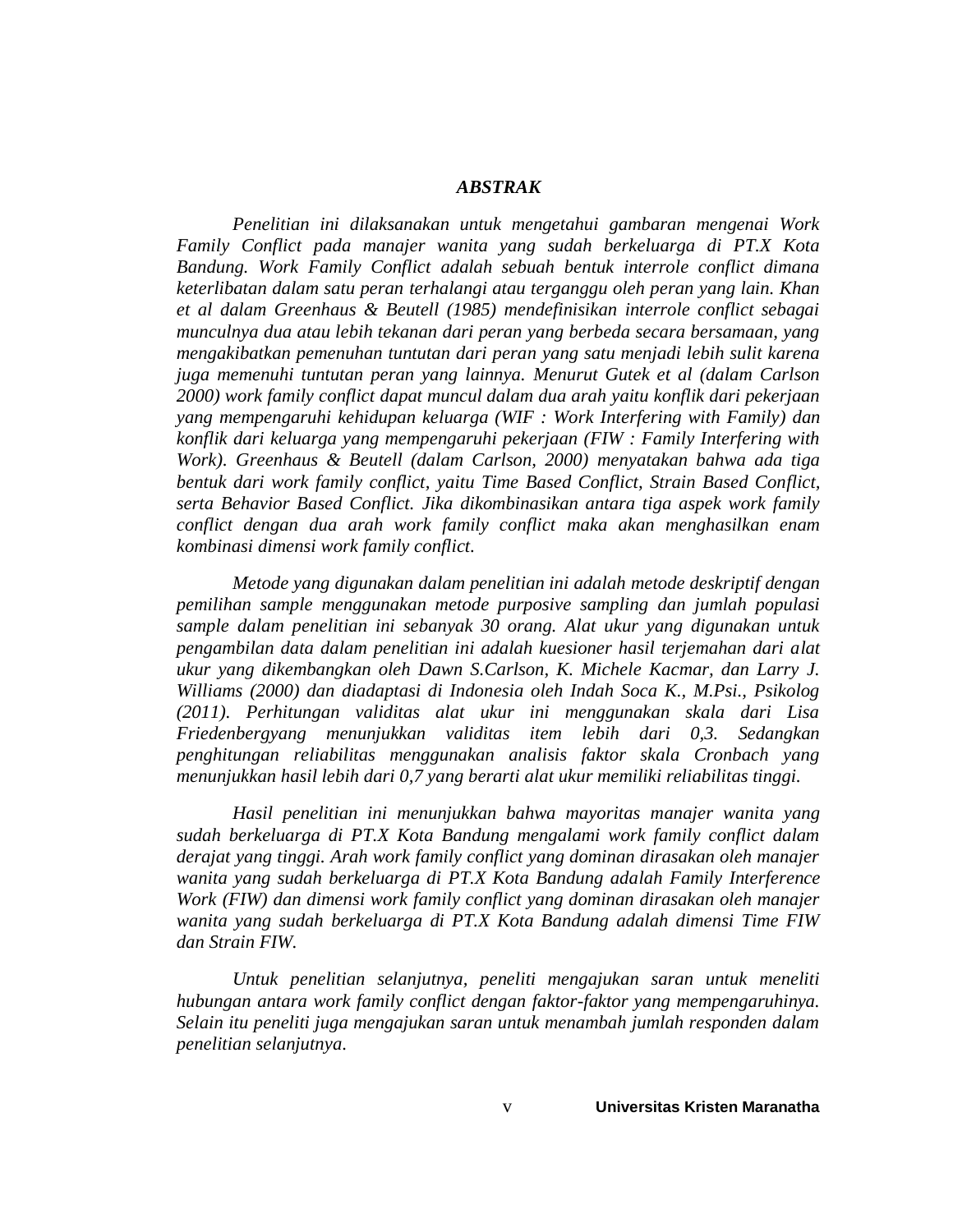#### *ABSTRACT*

*This study was conducted to determine the image of the Work Family Conflict on women managers who are married in PT.X Bandung. Work Family Conflict is a form of inter role conflict, where involvement in the role hindered or interrupted by another role. Khan et al in Greenhaus & Beutell (1985) defines inter role conflict as 'the emergence of two or more pressures from the different roles simultaneously, which resulted in difficulties to fulfill the demands of professional role at work because of demands of domestic role in family. According to Gutek et al (in Carlson 2000) Work Family Conflict can arise into two directions, namely Conflict of Employment that affect family life (WIF: Work Interfering with Family) and the Conflict of the Family that Affect the Work (FIW: Family Interfering with Work). Greenhaus & Beutell (in Carlson, 2000) states that there are three forms of work family conflict, namely the Time-Based Conflict, Strain-Based Conflict, and Behavior-Based Conflict. If the combination of the three aspects of work family conflict with a two-way work family conflict will generate six combinations of dimensions of work family conflict.*

*The method used in this research is Descriptive Method with sample selection using Purposive Sampling Method and the number of population sample in this study is 30 people. Measuring instrument used for data collection in this study was a questionnaire, translated from the measuring instrument developed by Dawn S. Carlson, K. Michele Kacmar and Larry J. Williams (2000) and adapted in Indonesia by Indah Soca K., M.Psi., Psychologist (2011). Calculation of the validity of this measure using a scale of Lisa Friedenberg, demonstrating the validity of the items more than 0.3. While calculating reliability using Cronbach scale factor analysis shows that the result is more than 0.7, which means measuring instrument has high reliability.*

*The results of this study indicate that the majority of female managers who are married in PT.X Bandung experience Work Family Conflict in a high degree. Trend of the dominant Work Family Conflict experienced by female managers who are married in PT.X Bandung is Family Interference Work ( FIW ) and the dimensions of the dominant Work Family Conflict experienced by female managers who are married in PT.X Bandung is the dimension of Time FIW and Strain FIW .*

*For further study, the researcher propose suggestions to observe the relationship between work family conflicts with the factors that influence it. In addition, researcher also propose a suggestion to increase the number of respondents in subsequent studies.*

vi **Universitas Kristen Maranatha**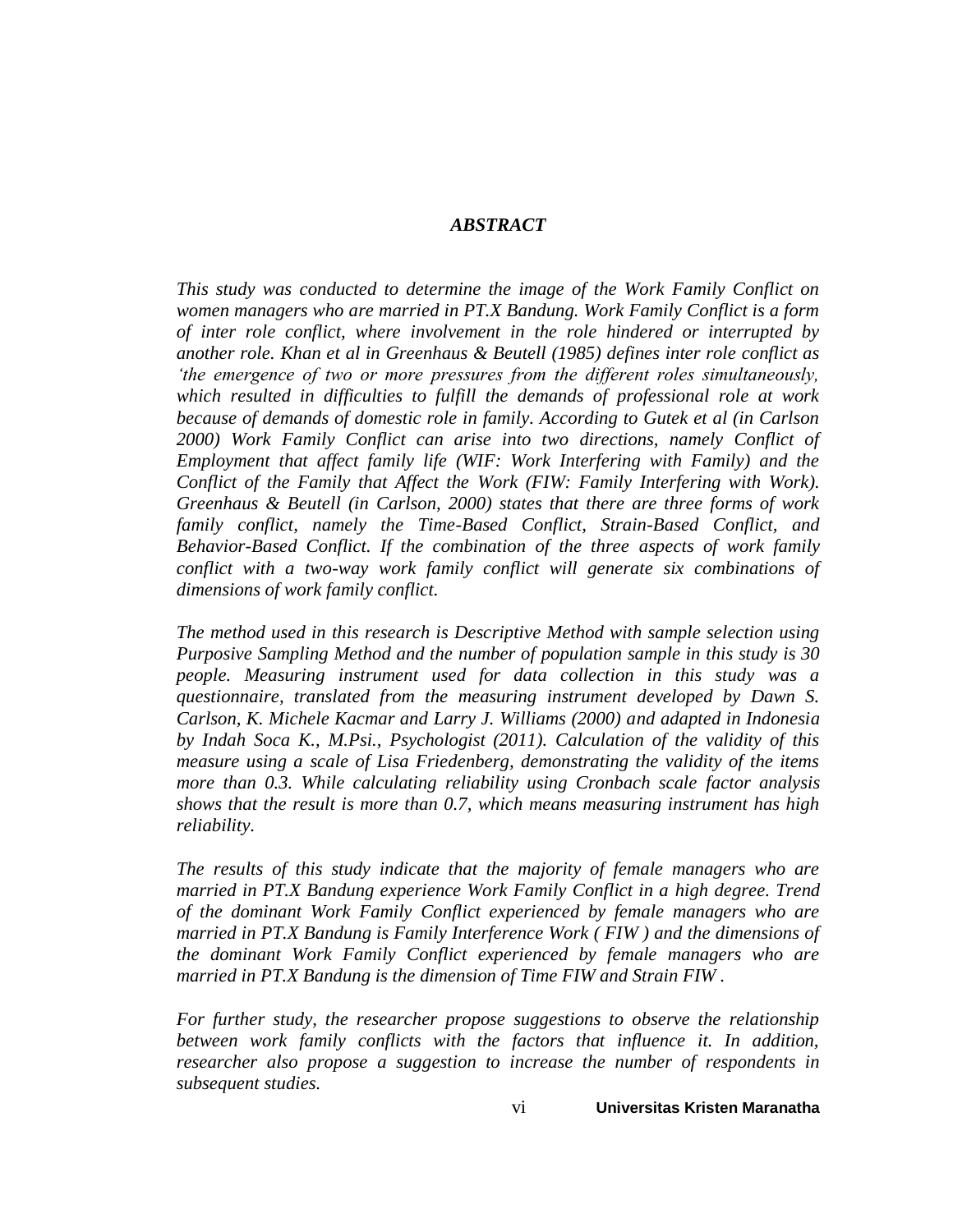# **DAFTAR ISI**

| xi | Universitas Kristen Maranatha |
|----|-------------------------------|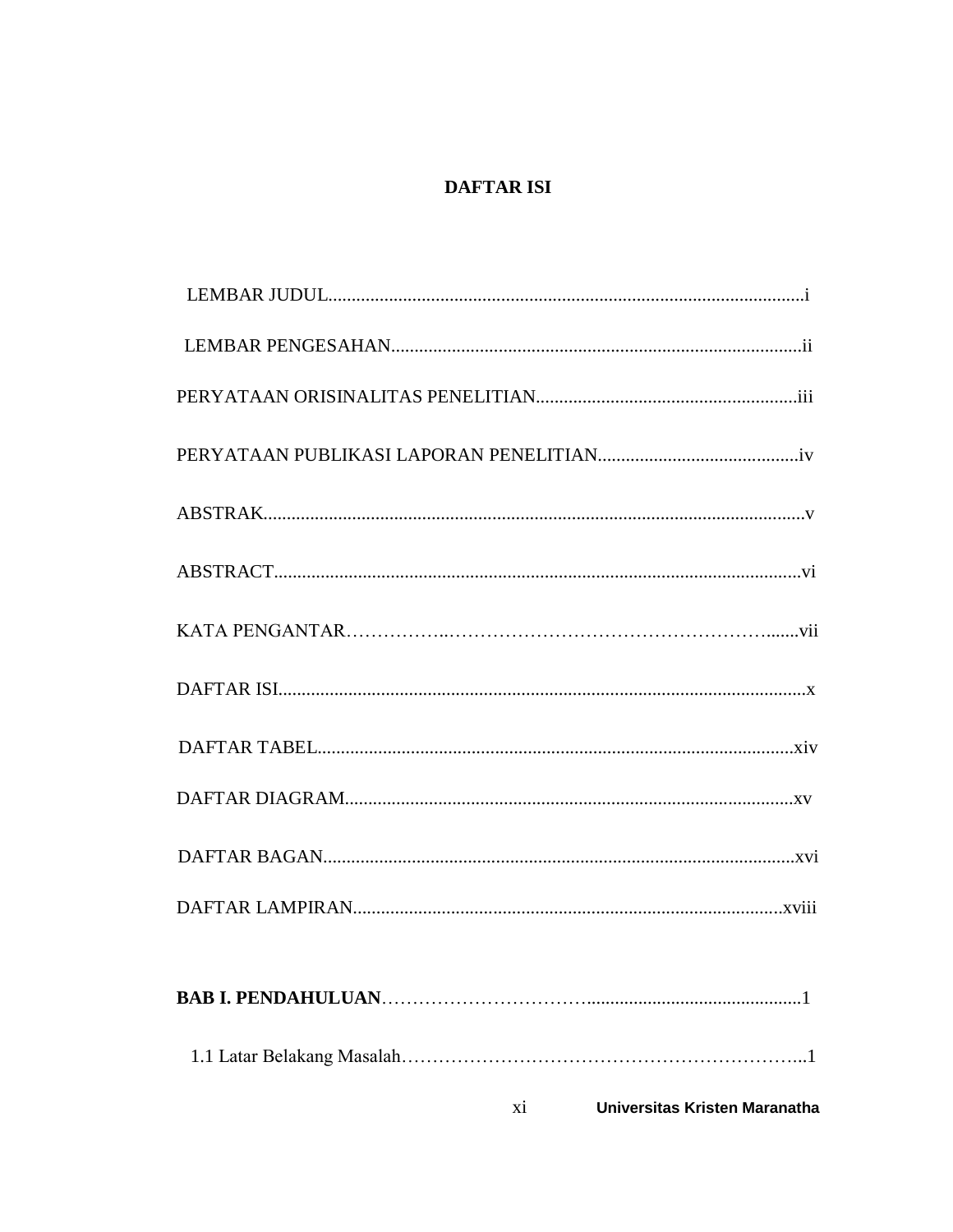| xii<br>Universitas Kristen Maranatha |  |
|--------------------------------------|--|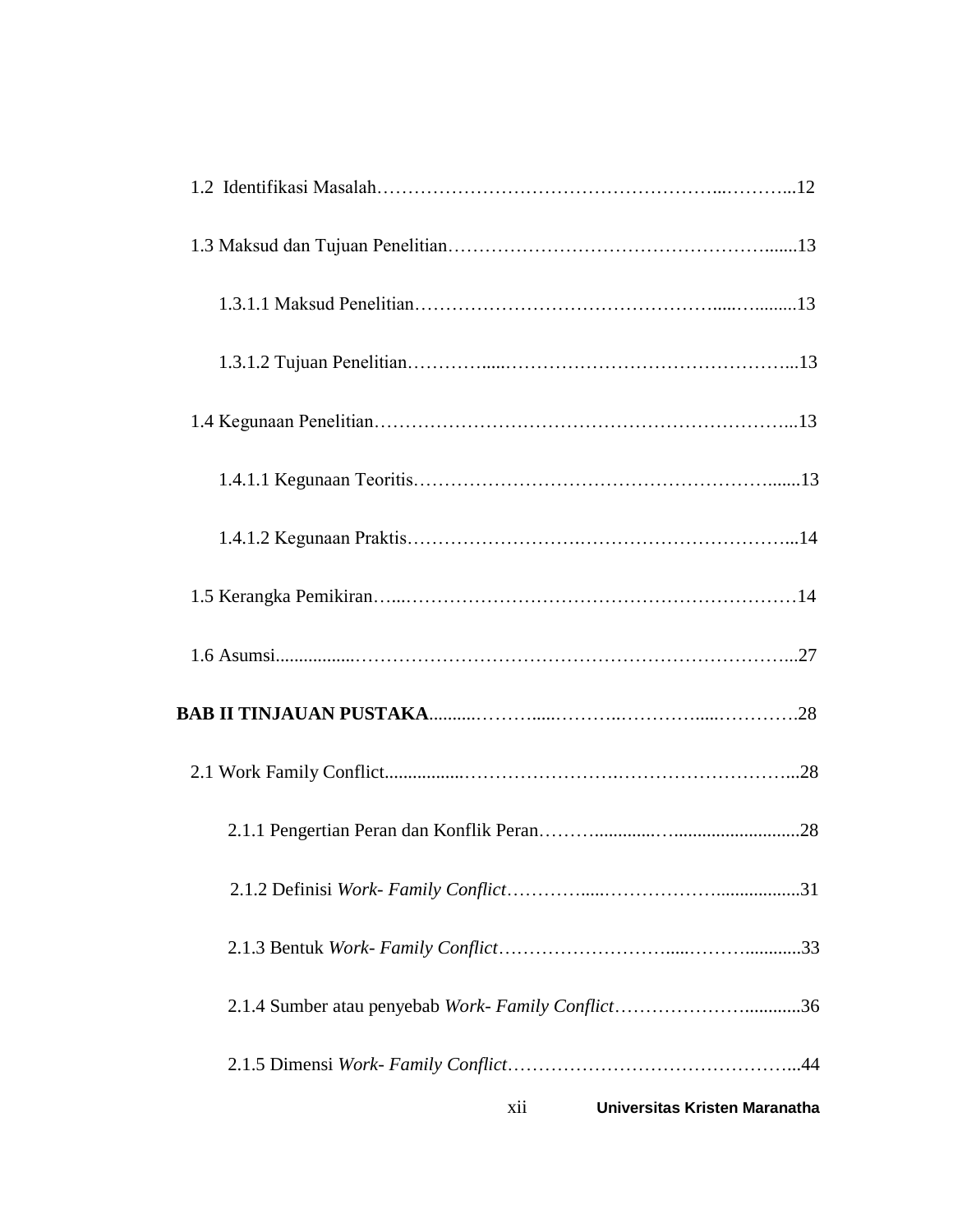| 2.1.6 Dampak-dampak yang ditimbulkan Work Family Conflict44 |  |
|-------------------------------------------------------------|--|
|                                                             |  |
|                                                             |  |
|                                                             |  |
|                                                             |  |
|                                                             |  |
|                                                             |  |
|                                                             |  |
|                                                             |  |
|                                                             |  |
|                                                             |  |
|                                                             |  |
|                                                             |  |
|                                                             |  |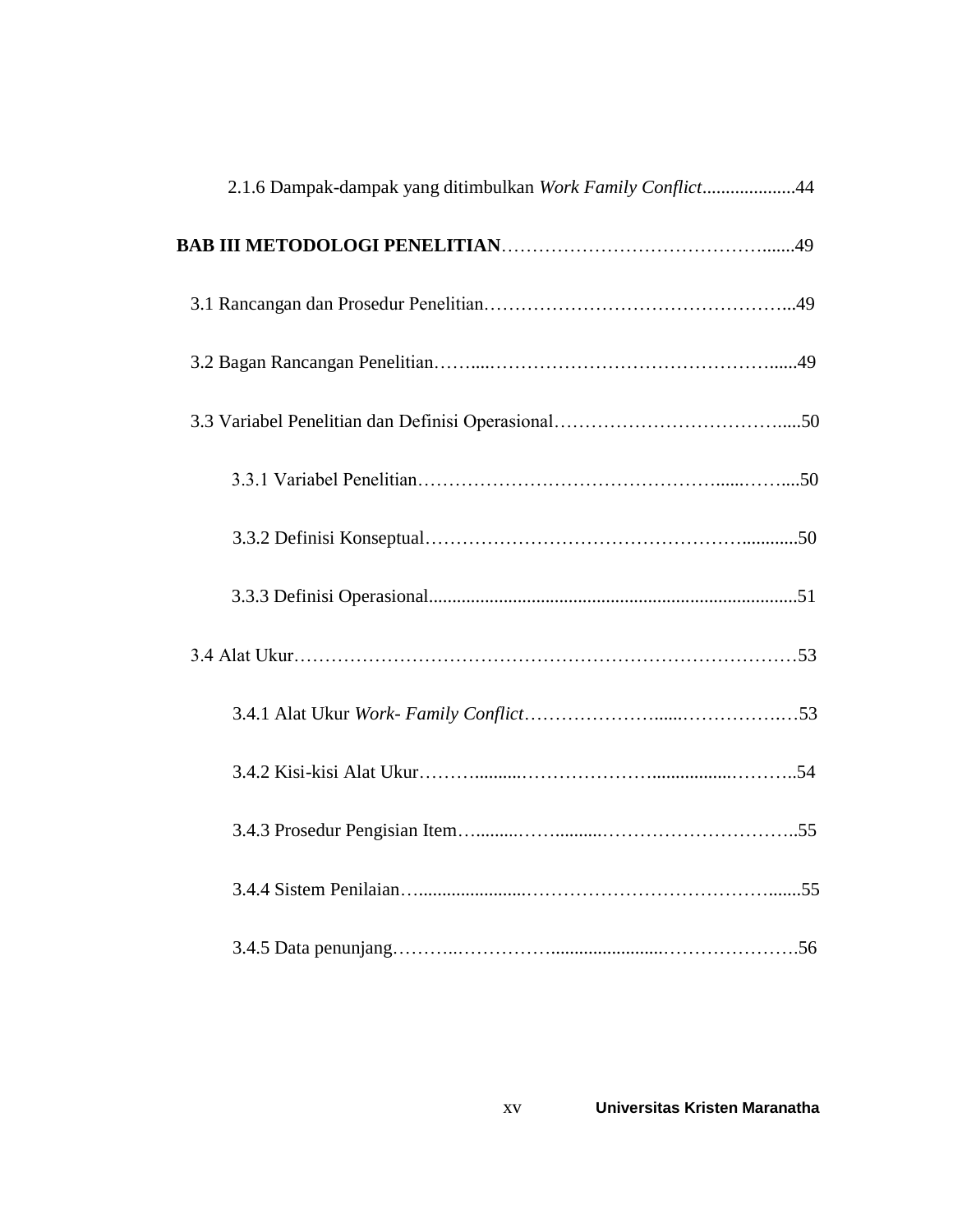| 4.1.6 Gambaran responden Berdasarkan Keberadaan Pembantu63 |  |
|------------------------------------------------------------|--|
| Universitas Kristen Maranatha<br>xiv                       |  |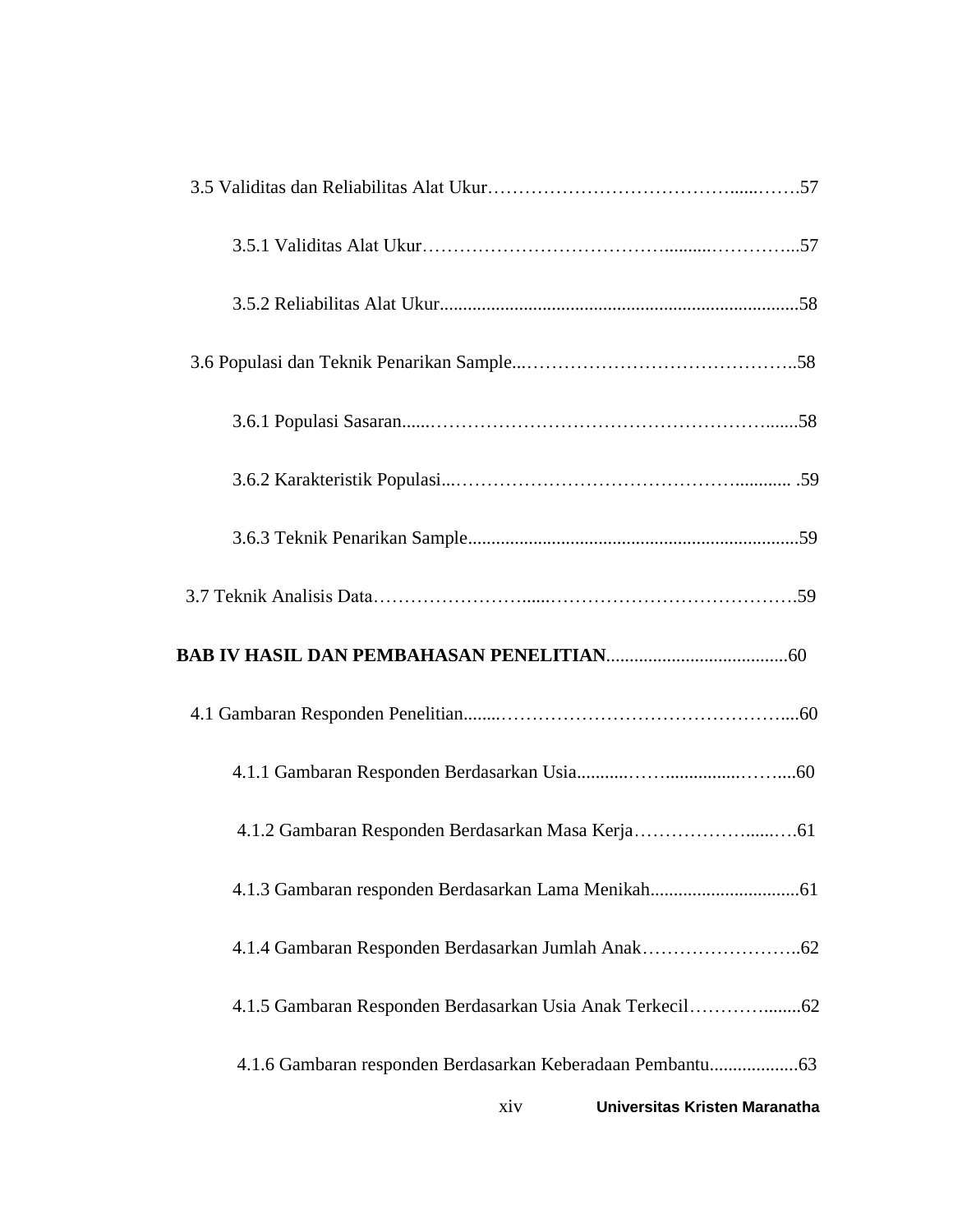| 4.1.7 Gambaran responden Berdasarkan Keberadaan Anggota Keluarga Lain |  |
|-----------------------------------------------------------------------|--|
|                                                                       |  |
|                                                                       |  |
|                                                                       |  |
|                                                                       |  |
|                                                                       |  |
|                                                                       |  |
|                                                                       |  |
|                                                                       |  |
|                                                                       |  |
|                                                                       |  |
|                                                                       |  |
|                                                                       |  |
|                                                                       |  |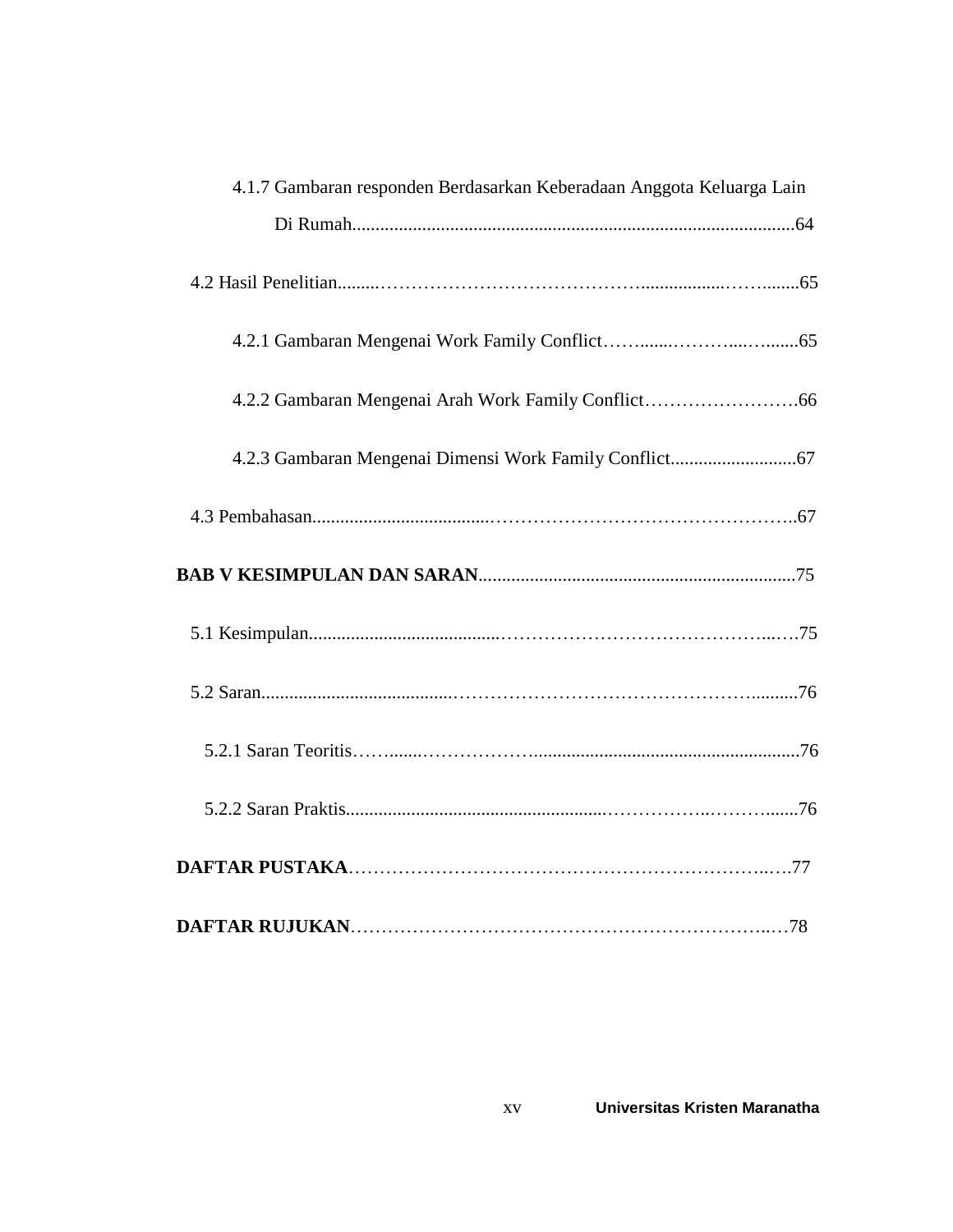## **DAFTAR TABEL**

| TABEL 4.6. Gambaran Responden Berdasarkan Keberadaan Asisten Rumah         |
|----------------------------------------------------------------------------|
|                                                                            |
| TABEL 4.7. Gambaran Responden Berdasarkan Keberadaan Anggota Keluarga Lain |
|                                                                            |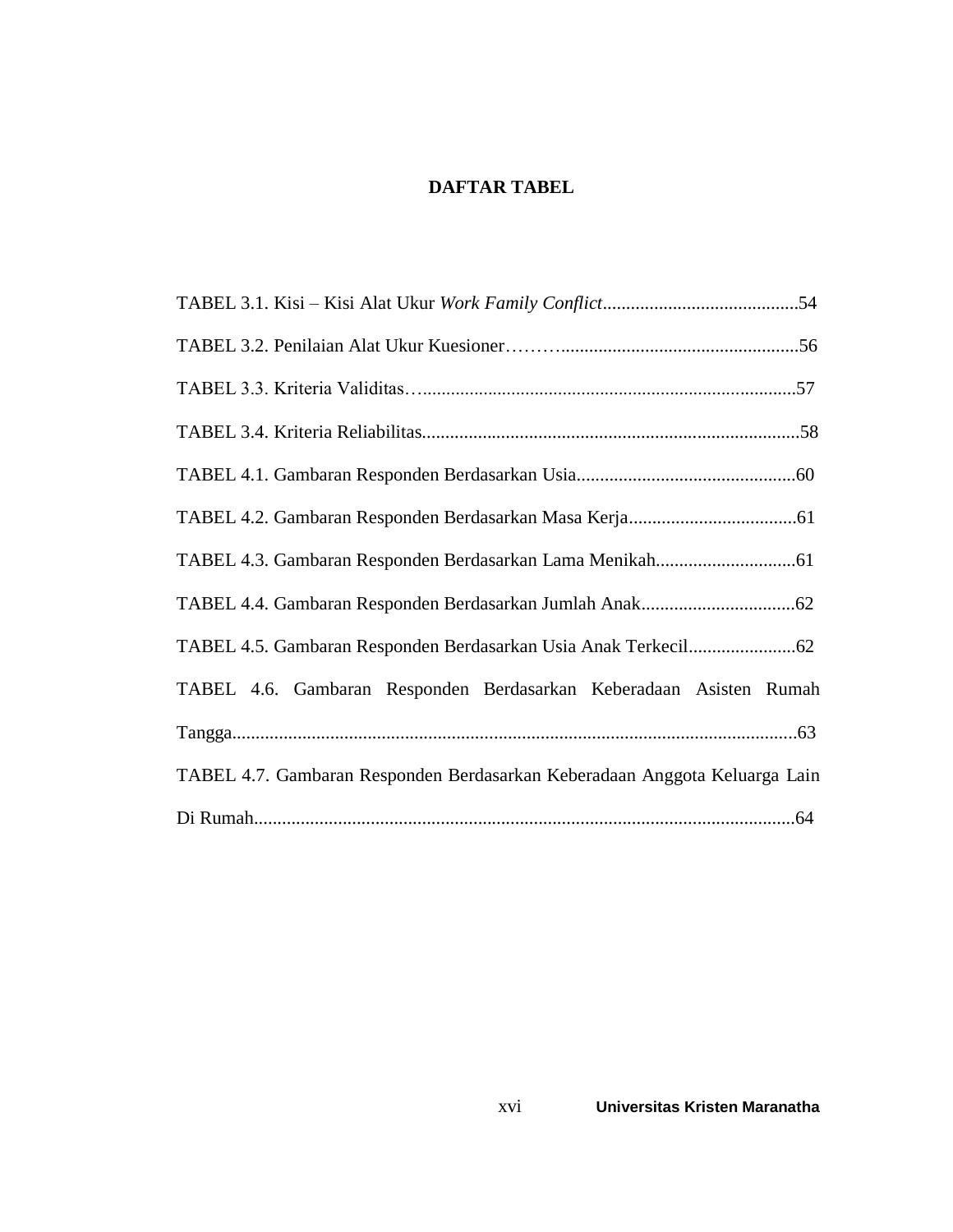### **DAFTAR DIAGRAM**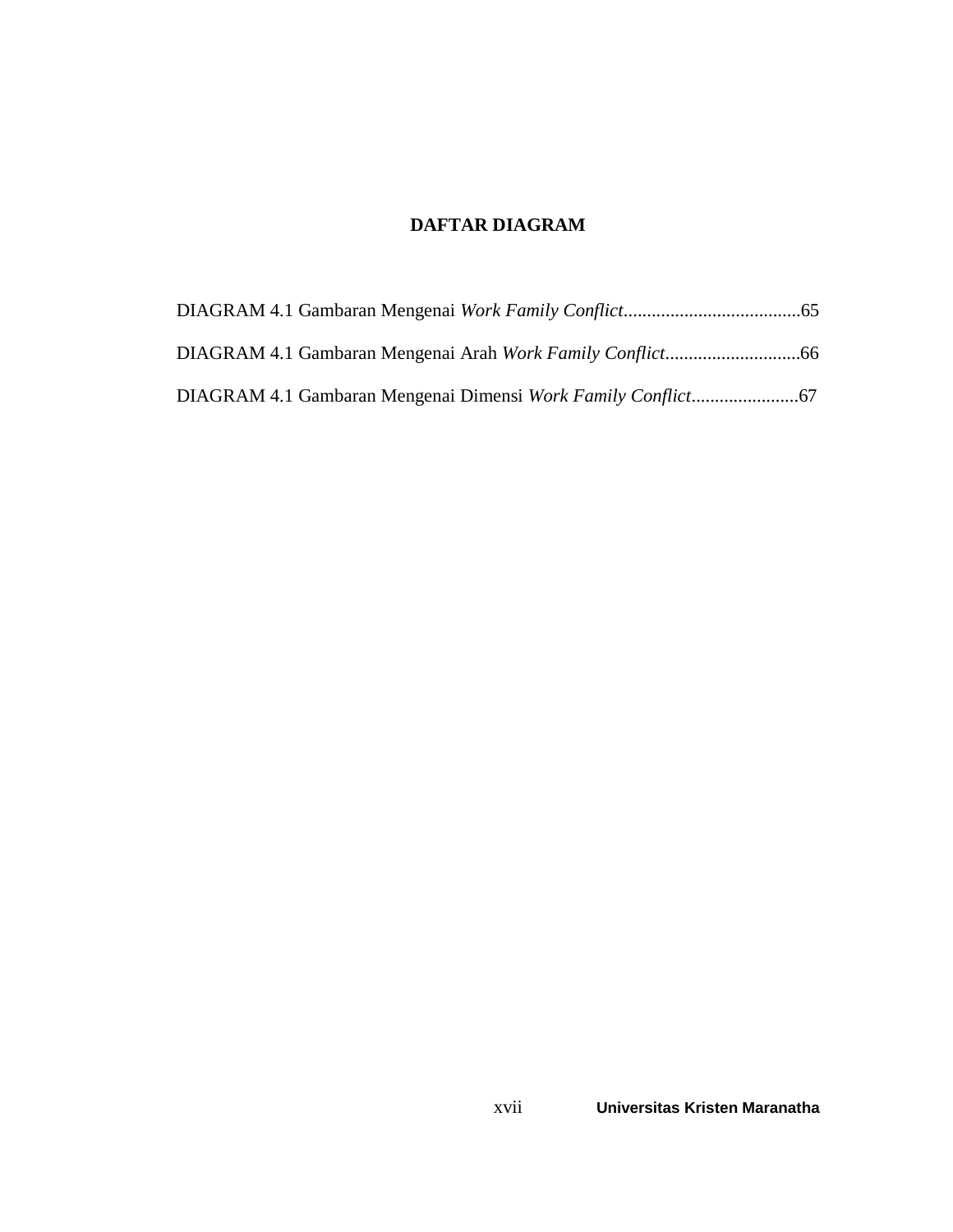# **DAFTAR BAGAN**